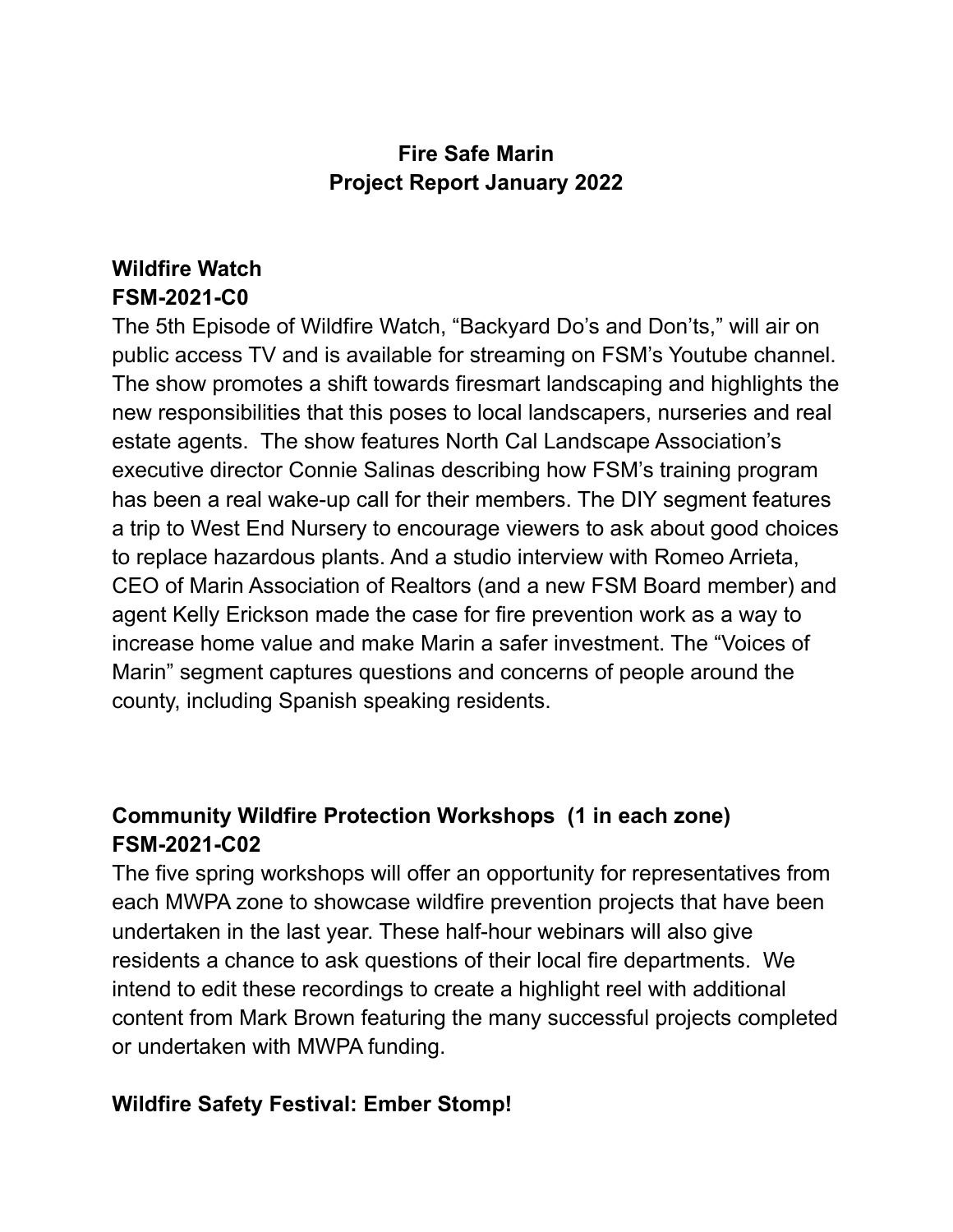#### **FSM-2021-C03**

Help us spread the word and celebrate community preparedness at the first-ever **Ember Stomp!** on May 28, 2022. This free festival on the Civic Center Children's Island will feature live music, hands-on activities, awards, entertainment, and lots of great food, inviting all Marin residents to explore ways to keep fire safe.

Highlights include a small model house that showcases home hardening features and materials. There is also a "Demo Garden," organized by UC Master Gardeners, that will teach people about the principles of firesmart landscaping. Venders and partners with contributing messages will surround these areas. The MWPA, fire agencies and firewise communities will share an area to answer questions and welcome people into the fold. The main stage will feature 4 bands that have been chosen for local appeal, and a small stage will provide a platform for kids entertainment and fire prevention demonstrations. Awards will be announced throughout the day to highlight the great work of our partners and the people who lead the way.

We are finalizing plans for participation from our community partners and local vendors, lining up volunteers for the event, and gathering support from sponsors. Your help in securing sponsorships and donations is appreciated.

### **Landscape Professionals Wildfire Education FSM-2021-C04**

We continue to partner with the Northern California Landscape Contractors to develop new wildfire training materials for their membership. NCLA's has proposed sharing our training program with Cal Fire as an exemplary self-paced resource that can scale to meet large audiences.

In addition, with assistance from Southern Marin Fire, we are interested in providing information and training to nurseries related to wildfire safety.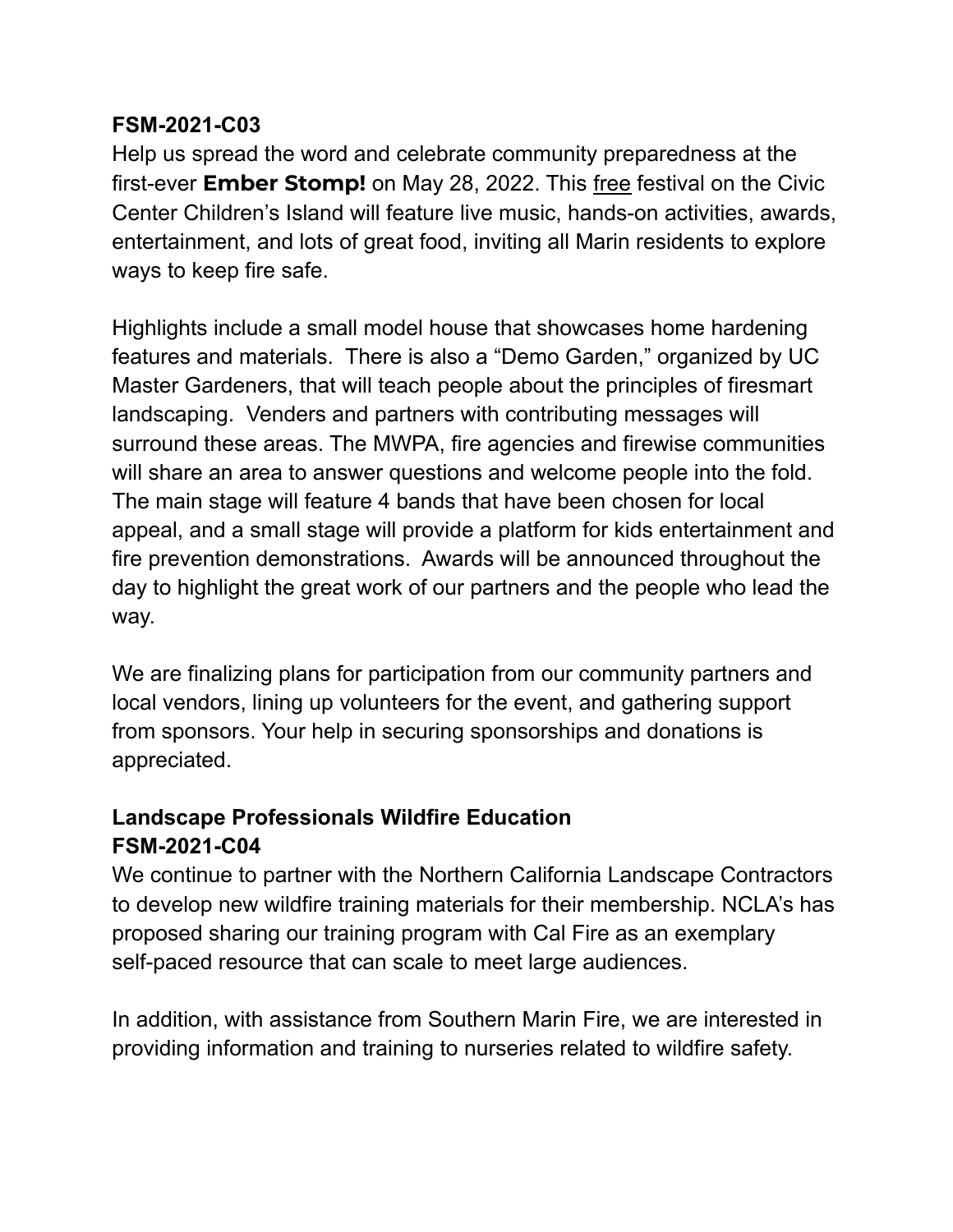# **Home Hardening Professionals Wildfire Education FSM-2021-C05**

We are working work with the Fire Foundry Project to include home hardening training and services in the program as well as to facilitate the receipt of donations to the project. There continues to be a need for these services in Marin. We hope to eventually find an agency to fully sponsor the program.

# **Prepare & distribute educational materials FSM-2021-C06**

We are very excited about the potential for the upcoming "Adapt to Wildfire" campaign. This multi-year campaign seeks to make all residents aware of the threat of wildfire and motivated to do their part in lowering risks. We will preview the campaign at the February Board meeting. Your support is critical for helping to make the campaign a success.

Please check out and subscribe to our social media channels to see how we are broadening our target demographic.

facebook.com/firesafemarin instagram.com/firesafe\_marin twitter.com/firesafemarin youtube.com/firesafemarin

# **Translation for training and educational materials FSM-2021-C07**

FSM is committed to serving our Spanish speaking community and we continue to develop programs and resources to this end.

We are currently producing an all-hazards disaster preparation program in both English and in Spanish for elementary students. This will serve as a companion piece to our fire preparation program: Ready, Set, Go! – *Preparados, Listos, Ya!* Teachers' guides and homework materials are also produced in both languages.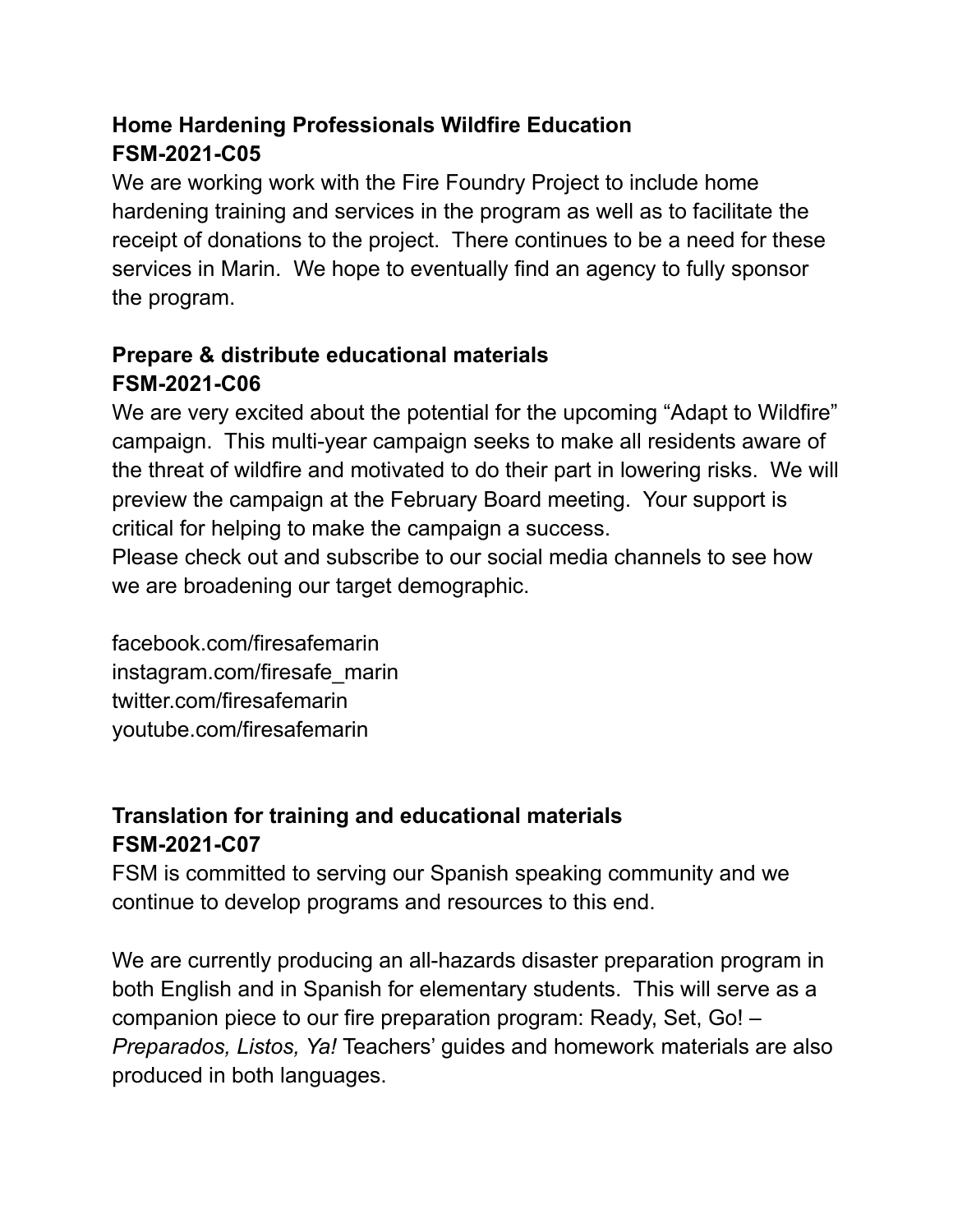FSM is working on producing our core educational resources in Spanish. In addition to the Emergency Checklist and home harding guides, we are adding to our video resources in Spanish. We are producing an animated video in Spanish and English, explaining Alert Marin, Nixle and the differences between them. We have recently completed a Spanish version of our popular firesmart landscaping video and an evacuation preparation video.

With growing partnerships across the county, we look forward expanding this outreach.

#### **Partnership with Marin Center for Independent Living FSM-2021-C08**

We continue to partner with the Marin Center for Independent Living in order to advocate for the inclusion of people with access and functional needs in emergency programming, policies, and resources. We are making a conscious effort to include content that improves safety for the Access and Functional Needs community in all of our programming. We have started work on creating a new website page with information about resources and recommendations for people who will need assistance during emergencies.

### **Provide training to Marin Schools FSM-2021-C07**

FSM serves as a Community Partner for Terra Linda High School's Leadership in Environmental Action Development (LEAD) program. With our guidance, the students in the "Wildfire Prevention" group are conducting research on human and natural causes of wildfires and preventative measures to reduce risks. They will present their findings at an assembly next week. A schoolwide survey about wildfire preparedness will then serve as the baseline for our group to design and implement a campaign to motivate students to sign up for Alert Marin and to pack a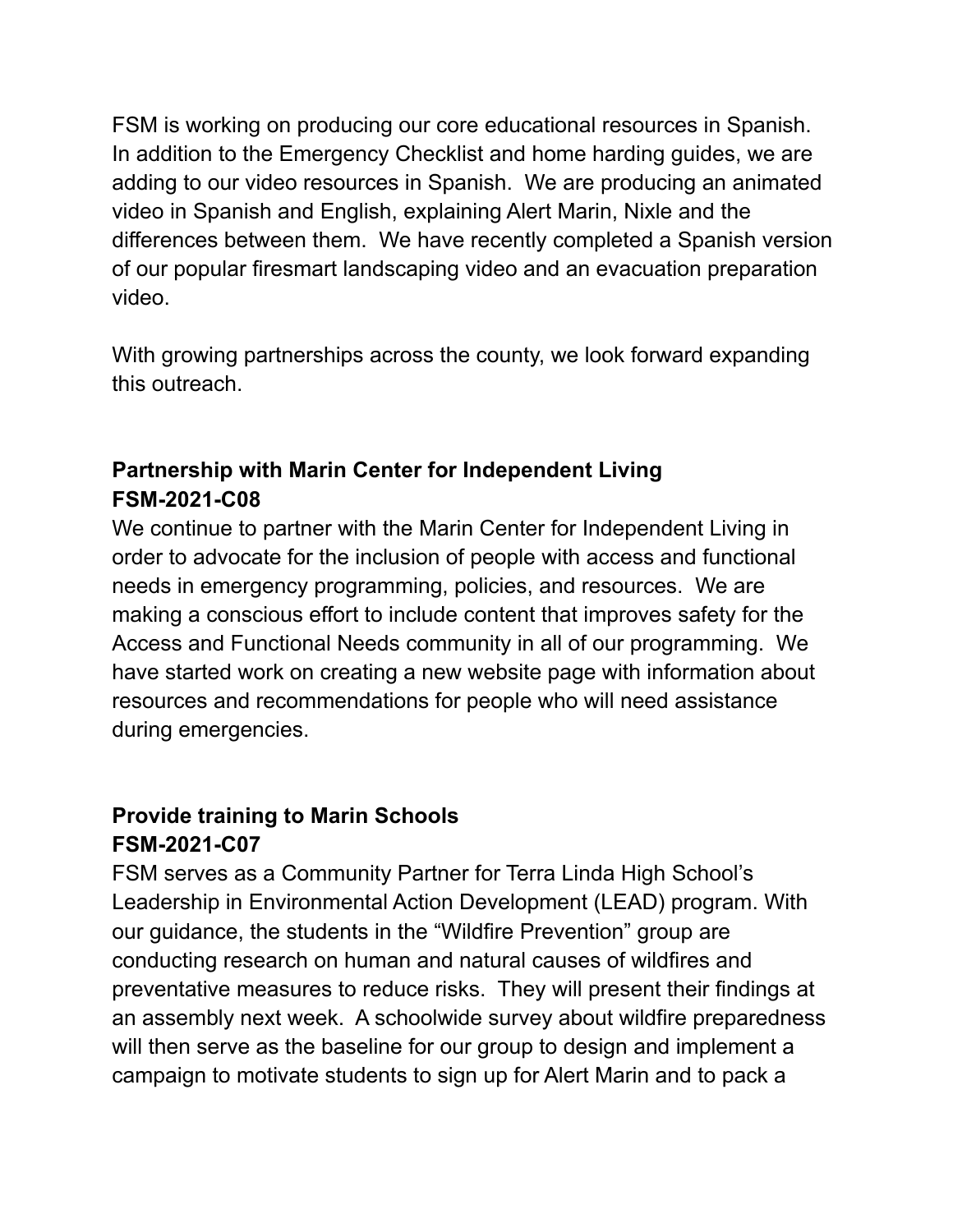go-bag. These two tangible behavior changes will serve as metrics to measure the success of their campaign.

### **Support Firewise sites FSM-2021-C10**

We are creating a welcoming packet with wildfire safety information for new Firewise members. We are working on a plan to leverage the annual PGE Fire Safe Council Grant program to fund vegetation management projects in a number of Firewise communities .

# **Support Defensible Space Inspection Program FSM-2021-C11**

We plan to update and expand our website links to the home evaluation program inspection form. We continue to host regular meetings with prevention officers from each MWPA zone to learn how we an better support this important program with training and educational materials.

### **Maintain comprehensive website FSM-2021-C12**

We are adding more video content, checklists and a new feature that includes some questions that homeowners can use when working with vendors and contractors to ensure that they are well informed about wildfire safety resources and practices.

### **Timely response to resident inquiries FSM-2021-C13**

We continue to provide prompt, typically same day, responses to inquiries from the public. This ensures consistent messaging and reduces the workload of local fire agencies.

# **Distribute monthly newsletter FSM-2021-C14**

We hope you are all subscribed to our monthly newsletter. Our content has been expanded and each month features interesting articles, fire smart